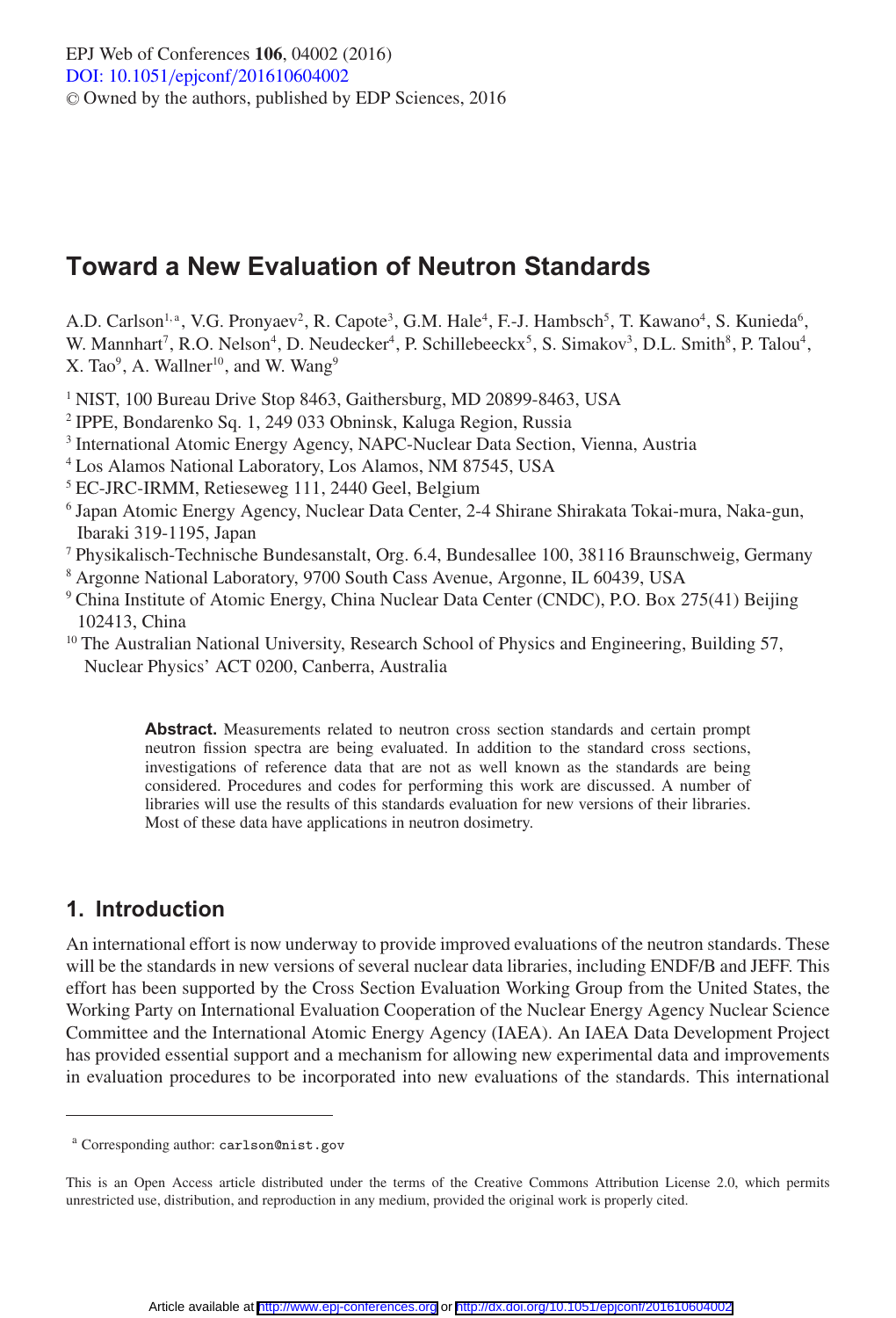effort provided the standards for the previous evaluation and is now preparing to produce the standards, within the next few years, for the next evaluation of the standards. Information on the development, energy ranges, uncertainties and availability of the standards can be found in [\[1](#page-7-0)].

## **2. The Evaluation Process**

The standards evaluation includes work on each of the following: the neutron cross section standards; the  $^{252}$ Cf spontaneous prompt fission neutron spectrum; the  $^{235}$ U thermal neutron-induced prompt fission neutron spectrum; reference gamma-ray production cross sections; the low energy gold capture cross section.

### **2.1 Neutron Cross Section Standards**

The standard cross sections are for the following reactions: H(n,n), <sup>3</sup>He(n,p), <sup>6</sup>Li(n,t), <sup>10</sup>B(n, $\alpha_1\gamma$ ), <sup>10</sup>B(n, $\alpha$ ), C(n,n), Au(n, $\gamma$ ), <sup>235</sup>U(n,f) and <sup>238</sup>U(n,f). Also included in the evaluation process are the <sup>238</sup>U(n,y) and <sup>239</sup>Pu(n,f) cross sections. Those data were included since there are many ratio measurements of those cross sections with the standards and absolute data are available for them. Then the evaluation process will, in addition to the standard cross sections, produce evaluations for the <sup>238</sup>U(n, $\gamma$ ) and <sup>239</sup>Pu(n,f) cross sections that are important for dosimetry and reactor applications.

#### *2.1.1 Recent Measurements*

Only new or continuing work will be included here. For information on the older work, see [\[2\]](#page-7-1). Significant work is underway or recently completed for the following measurements:

Daub et al. [\[3](#page-7-2)] made measurements of the hydrogen total cross section where very few measurements of that cross section have been made – at low neutron energies. The data were measured at the University of Kentucky Van de Graaff facility from 150 keV to 800 keV. The results are systematically slightly larger than the evaluated values but generally within their uncertainties of 1.1 to 2% (note that all uncertainties in this paper are one standard deviation uncertainties). Additional work [\[4\]](#page-7-3) at the Ohio University Accelerator Laboratory on the hydrogen standard now emphasizes the small angles in the center of mass system (CMS) at about 10 and 14 MeV where very few data are available.

Accurate absolute measurements of the  ${}^6$ Li(n,t) cross section at 4 meV by Yue et al. [\[5](#page-7-4)] at NIST are completed. The measurements are very consistent with the results of the most recent standards evaluation. Hambsch is now making measurements at the JRC-IRMM GELINA facility of the  ${}^6$ Li(n,t) cross section relative to the <sup>235</sup>U(n,f) standard from a few keV to 3 MeV. Also at JRC-IRMM, but at the Van de Graaff facility, Giorginis and Bencardino have made measurements and are now analyzing  ${}^{6}Li(n,t)$  cross section data relative to the <sup>238</sup>U(n,f) standard for the 1.8 to 2.1 MeV region.

At JRC-IRMM, using GELINA, Hambsch is making branching ratio, angular distribution and cross section measurements for the <sup>10</sup>B(n, $\alpha$ ) reaction. This work will provide data up to about 3 MeV. See [\[6](#page-7-5)] for information on the <sup>6</sup>Li(n,t) and <sup>10</sup>B(n, $\alpha$ ) work at JRC-IRMM. Measurements of the <sup>10</sup>B(n, $\alpha_1\gamma$ ),  $10B(n,\alpha_0)$ ,  $10B(n,p)$  and  $10B(n,t)$  cross sections have been made at the WNR facility at LANL relative to the  $^{238}$ U(n,f) standard [\[7\]](#page-7-6). Analysis of these data is still ongoing.

Carbon transmission measurements have been made by Gritzay et al. [\[8\]](#page-7-7). The results were shown to agree with the standards evaluation and are not dependent on the sample thickness. A motivation for this work was to determine if a strong resonance predicted by Canton, et al. [\[9](#page-7-8)] is present in the 130–160 keV energy region. No evidence for a resonance was found. There are also measurements of the carbon total cross section by Anh, et al. [\[10\]](#page-7-9) made with reactor filtered beams at 54 and 148 keV that agree with the standards evaluation. Daub et al. [\[3\]](#page-7-2) also made measurements of the carbon total cross section. They agree with the standard within uncertainties but are lower than it.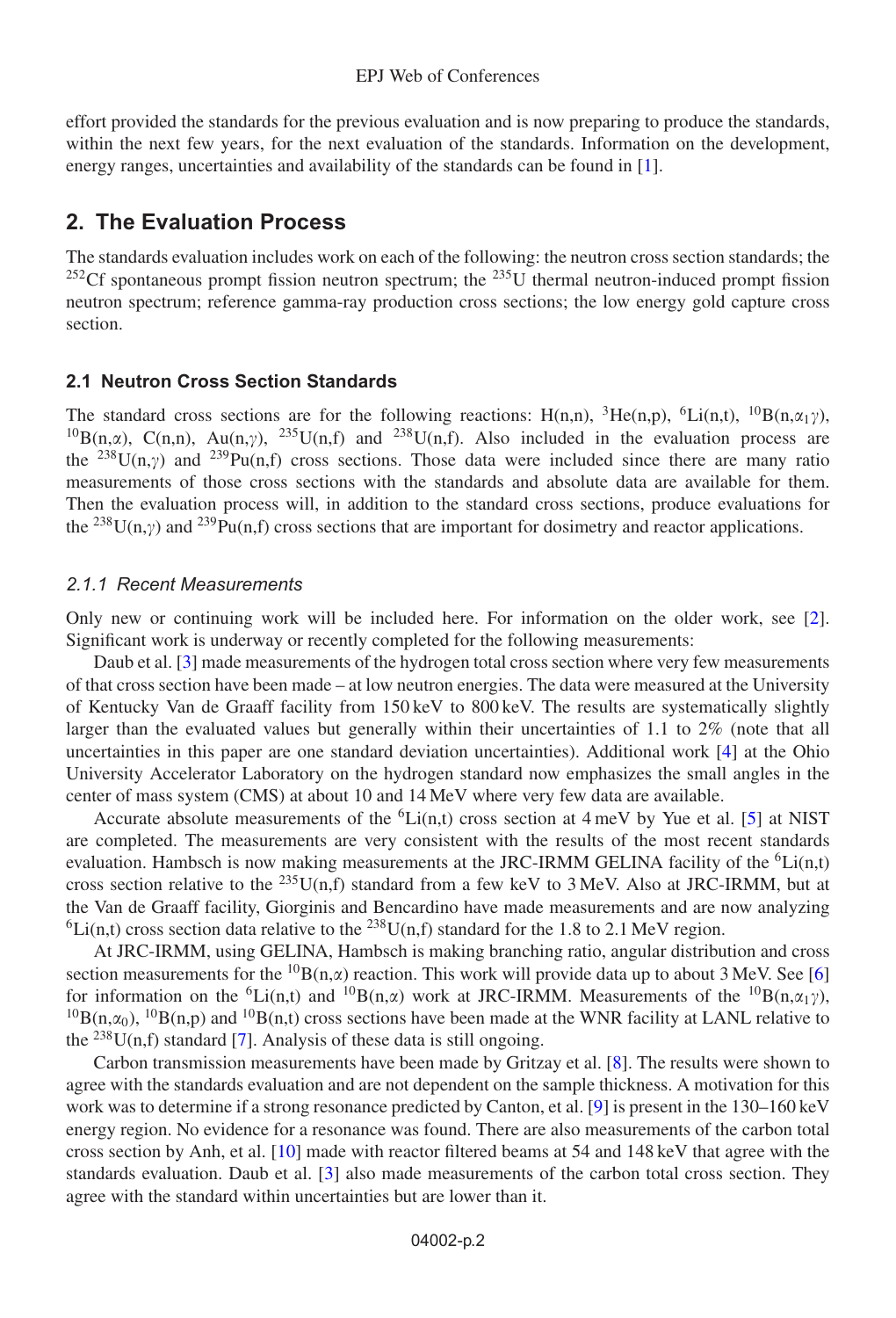The work on gold capture by Wallner et al. [\[11\]](#page-7-10) who made a  $^{238}U(n,y)/Au(n,y)$  cross section ratio measurement at 430 keV is being published. The experiment used accelerator mass spectrometry to measure the  $239$ Pu resulting from the decay of  $239$ U. This new independent method will not have some unknown systematic uncertainties that may be present in other measurements. The cross section ratio obtained agrees with the standards evaluation.  $^{238}U(n,\gamma)$  cross section measurements have been made recently at the GELINA and n\_ TOF facilities using the same sample. At GELINA, Lampoudis et al. [\[12\]](#page-7-11) made measurements using a  $C_6D_6$  detector. At n\_TOF, the measurements were made with a different  $C_6D_6$  detector by Mingrone et al. [\[13](#page-7-12)] and with a BaF<sub>2</sub> detector by Wright et al. [\[14\]](#page-7-13). They anticipate average values will be available from 20 keV to 1 MeV. The measurements by Ullmann *et al*. of the <sup>238</sup>U(n, $\gamma$ ) cross section at the WNR and LANSCE facilities at LANL have been published [\[15\]](#page-7-14). They agree with the standards evaluation over their entire energy range  $-10 \text{ eV}$  to 100 keV.

Measurements are now being published [\[16\]](#page-7-15) for the <sup>238</sup>U(n,f)/<sup>235</sup>U(n,f) cross section ratio by Calviani et al. using a fission chamber and by Audouin et al. using a parallel plate avalanche counter. The Calviani data are about 3% higher than the Audouin data. The standards evaluation falls between these two data sets. Considering the uncertainties, the data sets are in good agreement with the standards evaluation. An experiment has been designed at the University of Kentucky and preliminary measurements have been made of the  $^{238}U(n,f)$  cross section by Miller and Kovash [\[17](#page-7-16)]. The data are being measured relative to hydrogen scattering for neutron energies above 100 MeV at WNR.

Measurements have been made at LANL of the  $^{239}Pu(n,f)$  cross section by Tovesson and Hill [\[18\]](#page-7-17). The data are relative to the <sup>235</sup>U(n,f) cross section. They agree well with the standards evaluation up to about 10 MeV. Above that the measurements are somewhat lower than the standards evaluation.

Very accurate fission cross section ratio measurements that include  $^{239}Pu(n,f)$  data are being measured at the LANL WNR facility. The data are being obtained with a Time Projection Chamber in a collaboration headed by LANL and LLNL. Some data analysis has been done.

#### *2.1.2 Evaluation of the Standard Cross Sections*

The evaluation process for the new evaluation [\[19](#page-7-18)] is expected to be similar to that used for the previous standards evaluation. For more information and references to the work in this subsubsection also see [\[19\]](#page-7-18). The hydrogen evaluation is expected to be extended to 200 MeV.

For details on the previous evaluation process see [\[1](#page-7-0)]. At this time it is not clear how many Rmatrix evaluations will be used. The EDA R-matrix code of Hale is expected to be used. There is also an R-matrix code AMUR by Kunieda that may be used in the evaluation effort if it is updated to include polarization data. The R-matrix code FDRR by Tao and Wang may be used if several actions are satisfied including use of systematic and statistical uncertainties, and production of the covariance matrix of evaluated cross sections as output.

The GMAP code will be used for the generalized least-squares simultaneous evaluation. This code provides the combining procedure by using input from the separate R-matrix analyses and a thermal constants evaluation in addition to the direct data sets normally used. The R-matrix input and thermal constants data will be treated like the additions of other data sets. The covariances and cross sections will be directly obtained from this evaluation procedure as is required by the dosimetry community.

#### **2.2 Prompt Neutron Fission Spectra Standards**

The <sup>252</sup>Cf spontaneous prompt fission neutron spectrum ( $^{252}$ Cf (sf) PFNS) is a standard that is used in measurements of neutron fluence. The PFNS of <sup>235</sup>U for thermal neutrons (<sup>235</sup>U(n<sub>th</sub>,f)), though it is not a standard, is being treated as reference data since it is important for nuclear energy applications. It is also used as a spectrum for dosimetry testing of cross sections.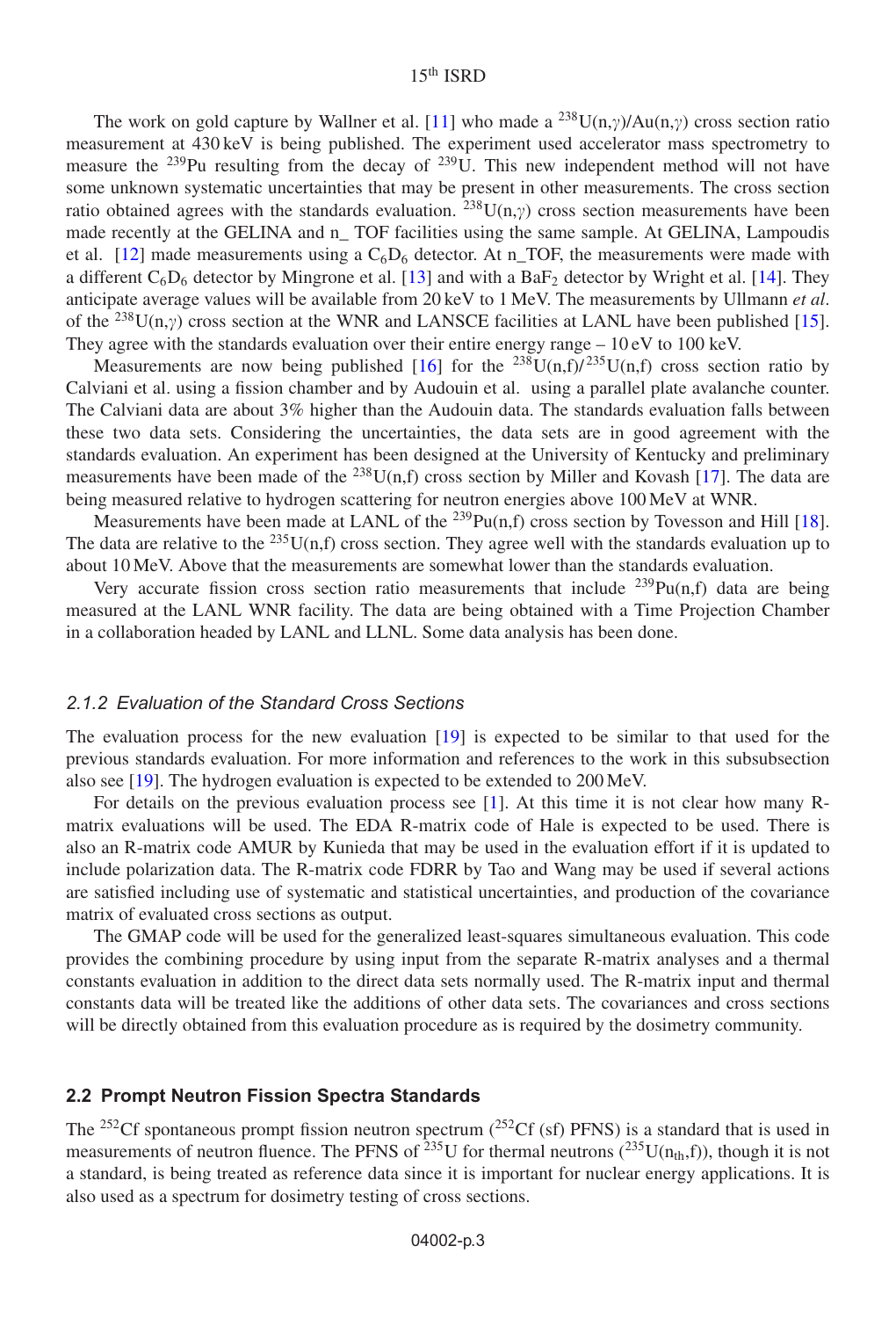## *2.2.1* 252Cf (sf) PFNS

There have been no recent measurements of the <sup>252</sup>Cf (sf) PFNS. The most recent evaluation [\[20\]](#page-7-19) of that spectrum is based on all suitable experimental data available in 1987. There are problems with more recent measurements. Due to the lack of suitable data sets and inconsistencies in the new data sets, it was felt that a new evaluation is not justified.

## 2.2.2<sup>235</sup>U( $n_{th}$ ,f) PFNS

There are two relatively new measurements of the PFNS of  $^{235}U(n_{th},f)$ . These efforts were motivated by the concern that calculations of this spectrum do not agree in detail with measurements, particularly at high and at low outgoing neutron energies.

The first of these consists of the measurements by Kornilov et al. [\[21](#page-7-20)] in a JRC-IRMM and IKI collaboration at the Budapest Research Reactor. An ionization chamber containing a <sup>235</sup>U sample, as well as a <sup>252</sup>Cf reference sample outside of the neutron beam was used in the experiment. The data obtained disagree in some respects with PFNS data for <sup>235</sup>U( $n_{th}$ ,f) from different evaluated data libraries. However, the data agree well with most experimental results. The results show that the spectrum is softer, having a higher yield in the energy range below 1 MeV. It also has a larger yield above about 9 MeV but the uncertainties are quite large in that energy region.

Measurements were also made of the <sup>235</sup>U(n<sub>th</sub>,f) PFNS for thermal neutrons relative to the <sup>252</sup>Cf (sf) PFNS at the Gatchina research reactor [\[22\]](#page-7-21). The measurements of the prompt neutron spectra were performed at 11 fixed angles between the neutron and light fragment direction in the range from 0◦ to 180◦ in 18◦ intervals. The comparison of the data with experimental results obtained by other groups, including the Kornilov et al. results, shows good agreement (within experimental errors) among all experimental data in the 1.5–8 MeV energy range. However, there is some discrepancy outside that energy region. Generally, the results obtained are consistent with the ENDF/B-VII.0 PFNS within the limits of the uncertainty. Again, the spectrum at low energies is softer than the evaluation however the agreement at high energies is good. The energy and angular correlated differential data from this experiment can be used for improving models under consideration for calculation of prompt fission neutron emission.

In addition to this recent work, only three TOF experiments of the PFNS of  $^{235}$ U(n<sub>th</sub>,f) PFNS have been performed since 1975. The level of documentation of the older experiments is poor which makes it difficult to generate quality covariance matrices for the data. Documented data have been obtained on the work by Starostov et al. [\[23](#page-7-22)]. For this measurement series, uncertainty information and an experimental set-up description are available but to some extent incomplete.

The spectra for neutrons emitted at energies <10 MeV are in contradiction to spectrum-averaged cross section data.

The quality of the experimental database for <sup>252</sup>Cf (sf) PFNS is much better than that for <sup>235</sup>U(n<sub>th</sub>,f) PFNS. For both neutron spectra no recent TOF experiments have been done since 1991, except for the work described here.

#### *2.2.3 Evaluations and Calculations of Spectra*

A combined non-model evaluation of the prompt fission neutron spectra for <sup>252</sup>Cf(s,f) and <sup>235</sup>U(n<sub>th</sub>,f), using the GMA code is now underway [\[19](#page-7-18)]. There is also a separate Bayesian evaluation of the  $^{235}U(n_{th},f)$  PFNS by Mannhart [\[19](#page-7-18)]. These two projects are ongoing. A combined preliminary fit to the  $^{235}$ U(n<sub>th</sub>,f) PFNS as a ratio to a Maxwellian spectrum is compared to the ENDF/B-VII.0, Mannhart and Chen [\[24](#page-7-23)] results in Fig. [1.](#page-4-0)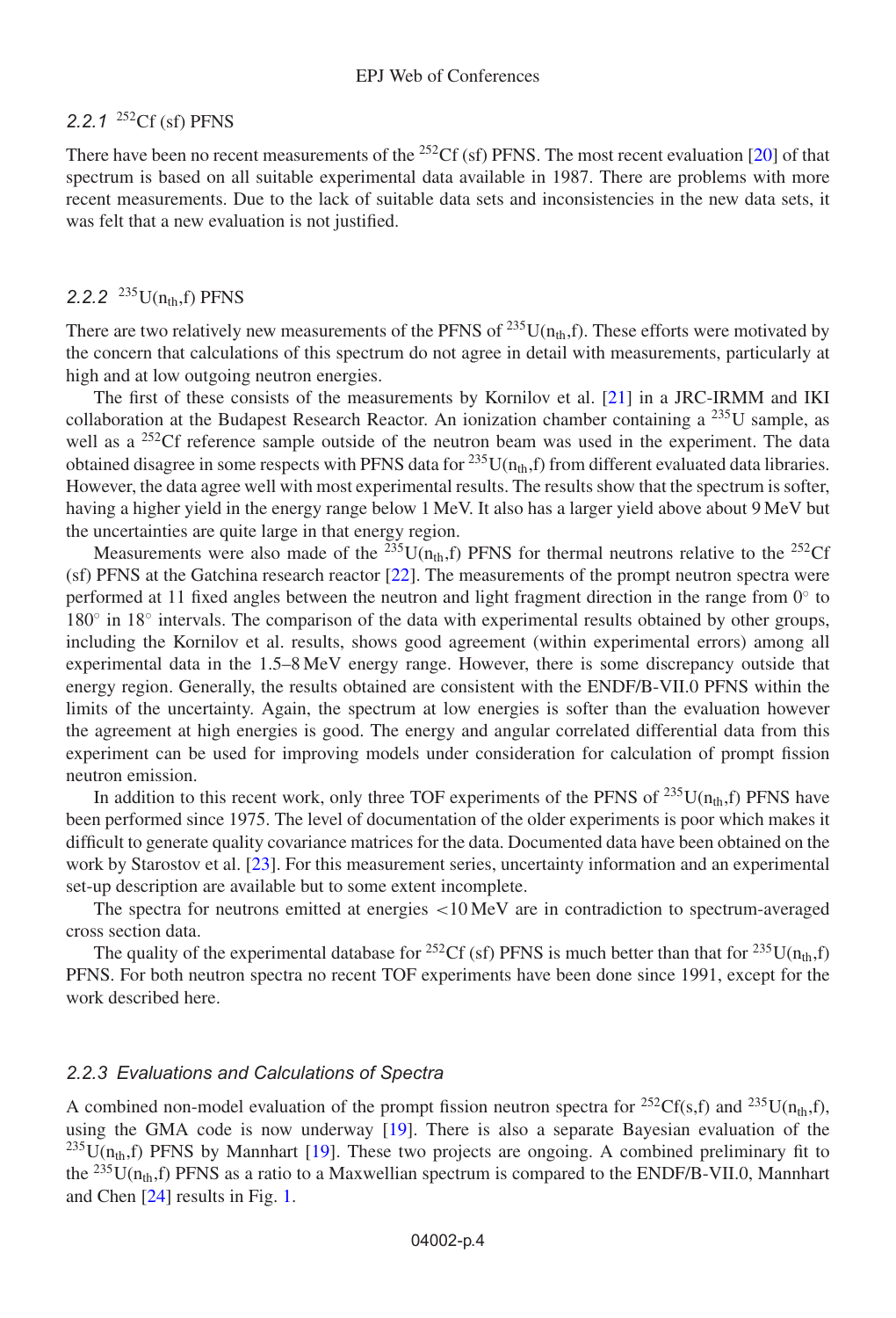15th ISRD

<span id="page-4-0"></span>

**Figure 1.** Comparison of a preliminary combined evaluation of the  $^{235}U(n_{th}, f)$ , PFNS with other results.

A Unified Monte Carlo approach is being developed to perform model evaluations based on estimation of the model uncertainties used as a prior combined with a Bayesian least-squares fit of the experimental data. An attempt of this approach devoted to the uncertainty quantification of PFNS was developed by Rising et al. [\[25\]](#page-7-24). Traditionally, evaluations of PFNS rely on some version of the Los Alamos Madland-Nix model [\[26\]](#page-7-25). Recently, Monte Carlo calculations following the evaporation of excited fission fragments by successive evaporations of neutrons and  $\gamma$  rays were performed by Talou [\[27](#page-7-26)] et al., Vogt [\[28](#page-7-27)] et al. and Litaize [\[29](#page-7-28)] et al. Within this new approach, physical quantities beyond the average PFNS and neutron multiplicity can be studied. When provided with accurate primary fission fragment yields, this approach has been shown to compute the average neutron multiplicity and spectrum on a par with existing evaluations, while also predicting exclusive and correlated data impossible to infer from simpler theoretical approaches. Full Monte Carlo Hauser-Feshbach calculations have been implemented by Kawano et al. [\[30](#page-8-0)], and they are being used to predict prompt gamma-ray multiplicity and spectrum. Those event-by-event models are more realistic than the Los Alamos model, but still face important challenges. They make several important assumptions regarding the mechanisms of emission, e.g., neutron emission from fully accelerated fragments only, and are sensitive to initial input parameters, e.g., fission fragment yields and nuclear structure, for which experimental data are lacking. Quantifying realistic uncertainties associated with this type of calculations also remains to be addressed.

In a parallel work, uncertainties associated with current evaluated PFNS that use the Los Alamos model calculations have been quantified for <sup>239</sup>Pu( $n<sub>th</sub>$ ,f) PFNS by Talou et al. [\[31\]](#page-8-1). A new evaluation effort is in progress at LANL, paying particular attention to experimental uncertainties and correlations. In addition, a more consistent PFNS evaluation procedure applicable to many isotopes is being developed in collaboration with the IAEA. These efforts are being extended to other PFNS of interest, such as <sup>235</sup>U( $n_{th}$ ,f) and <sup>252</sup>Cf (sf). The evaluation of the spectrum for <sup>235</sup>U( $n_{th}$ ,f) PFNS and the calculational efforts in this project will contribute to the CRP on evaluation of PFNS for a wide range of incident neutron energies and for a number of nuclides.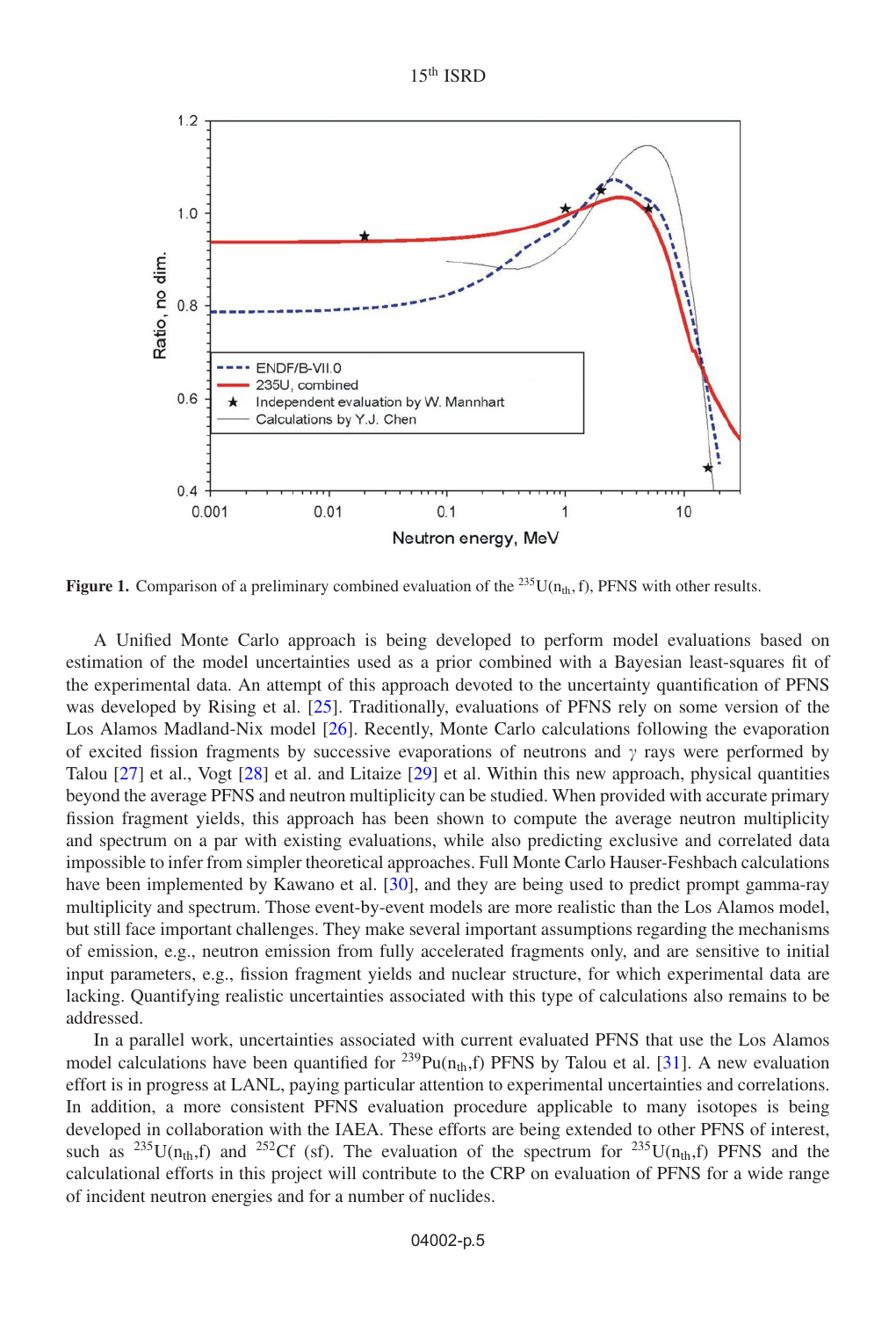#### **2.3 Gamma-ray Production Cross Sections**

Measurements of neutron-induced  $\gamma$ -ray production cross sections are most easily performed using a reference cross section in which a discrete  $\gamma$ -ray is detected. The need exists for accurate reference cross sections for such measurements. The preliminary conclusion is that the best candidates are <sup>nat</sup>LiF and nat Ti. For nat LiF, the  ${}^{7}$ Li(n,n') reaction has a yield that is isotropic; has little structure in the energy region 1 to 4 MeV; and the cross section is reasonably large. For natTi(n,n'), large yields of the 984 keV  $\gamma$  from <sup>48</sup>Ti(n,n') are very suitable for such use. New gamma-production cross section data for <sup>nat</sup>Li and nat Ti with GEANIE at LANSCE by Nelson et al. and at JRC-IRMM by Plompen et al. are in progress or planned. For current experiments, it is estimated that absolute cross sections can be obtained with uncertainties in the 2 to 3% range. Correlations exist due to the use of HPGe detectors and fission flux monitors in current experiments. Theoretical and GMA evaluation analyses performed on the basis of available experimental data have shown that the 984 keV  $\gamma$ -ray production cross section from the  $^{48}Ti(n,n')$  reaction can be estimated with an uncertainty of about 5% from threshold up to 20 MeV [\[32\]](#page-8-2). However, the database for this evaluation is very limited.

#### **2.4 The Low Energy Gold Cross Section**

The Maxwellian averaged cross section for  $197Au(n,y)$  (MACS) is used in neutron capture crosssection measurements as a reference for reactions important for astrophysics, reactor and dosimetry applications. This reference cross section was obtained from an evaluation based on the results of measurements by Ratynski and Käppeler [\[33](#page-8-3)] of the  $197Au(n,\gamma)$  cross section averaged over a Maxwellian-like experimentally simulated spectrum with temperature near 30 keV as well as from measurements by Macklin [\[34\]](#page-8-4). The standards evaluation is approximately 5% to 7% above the Ratynski and Käppeler evaluation. The standards evaluation of the gold capture cross section makes use of a large amount of data other than gold capture cross section measurements. It included ratio measurements to other standards. In effect more than 400 cross section data sets had an impact to some degree on the standards evaluation results. The <sup>197</sup>Au(n, $\gamma$ ) cross-section is a standard from 200 keV to 2.5 MeV. Cross sections were obtained below 200 keV, from the standards evaluation process for that cross-section, however they are not recommended for use as a standard due to structure in the cross section there.

Because of this discrepancy new experiments and re-analyses have been done in an attempt to resolve the problem. Work has been done on the n\_TOF data and new capture measurements have been made at the University of Vienna, PTB and JRC-IRMM.

Lederer et al. [\[35\]](#page-8-5) extended the energy range of the analysis of the n\_TOF measurements of Massimi et al. [\[36](#page-8-6)]. The results, both below the standards energy region and in the standards energy region, generally agree with those obtained from the  $197Au(n,\gamma)$  standards evaluation within the uncertainty of the measurements. The MACS from these data at 30 keV is 2% smaller than the MACS obtained from the standards evaluation and 4.7% higher than the one obtained by Ratynski and Käppeler. The uncertainty of the n\_TOF MACS at 30 keV is  $3.6\%$ , thus there is very good agreement with the standards evaluation and still fair agreement with Ratynski and Käppeler, who quote 1.5% uncertainty for their result. All MACS values are compared for a temperature of 30 keV.

Measurements by Wallner et al. [\[11](#page-7-10)] of  $^{235}U(n,\gamma)$  and  $^{238}U(n,\gamma)$  cross sections relative to the  $197$ Au(n, $\gamma$ ) cross section were made for a Maxwell-Boltzman simulated spectrum expected to be equivalent to that of Ratynski and Käppeler. The accelerator mass spectrometry method was used. The absolute ratio measurements were converted using the gold capture cross section. Doing simultaneous activation measurements using samples of <sup>197</sup>Au, <sup>235</sup>U and <sup>238</sup>U, allowed absolute ratios of the <sup>235</sup>U(n, $\gamma$ ), <sup>238</sup>U(n, $\gamma$ ) and <sup>197</sup>Au(n, $\gamma$ ) cross sections to be determined. This is an important independent measurement of the ratio of the <sup>238</sup>U(n, $\gamma$ ) to <sup>197</sup>Au(n, $\gamma$ ) cross sections. That ratio agrees with the standards evaluation.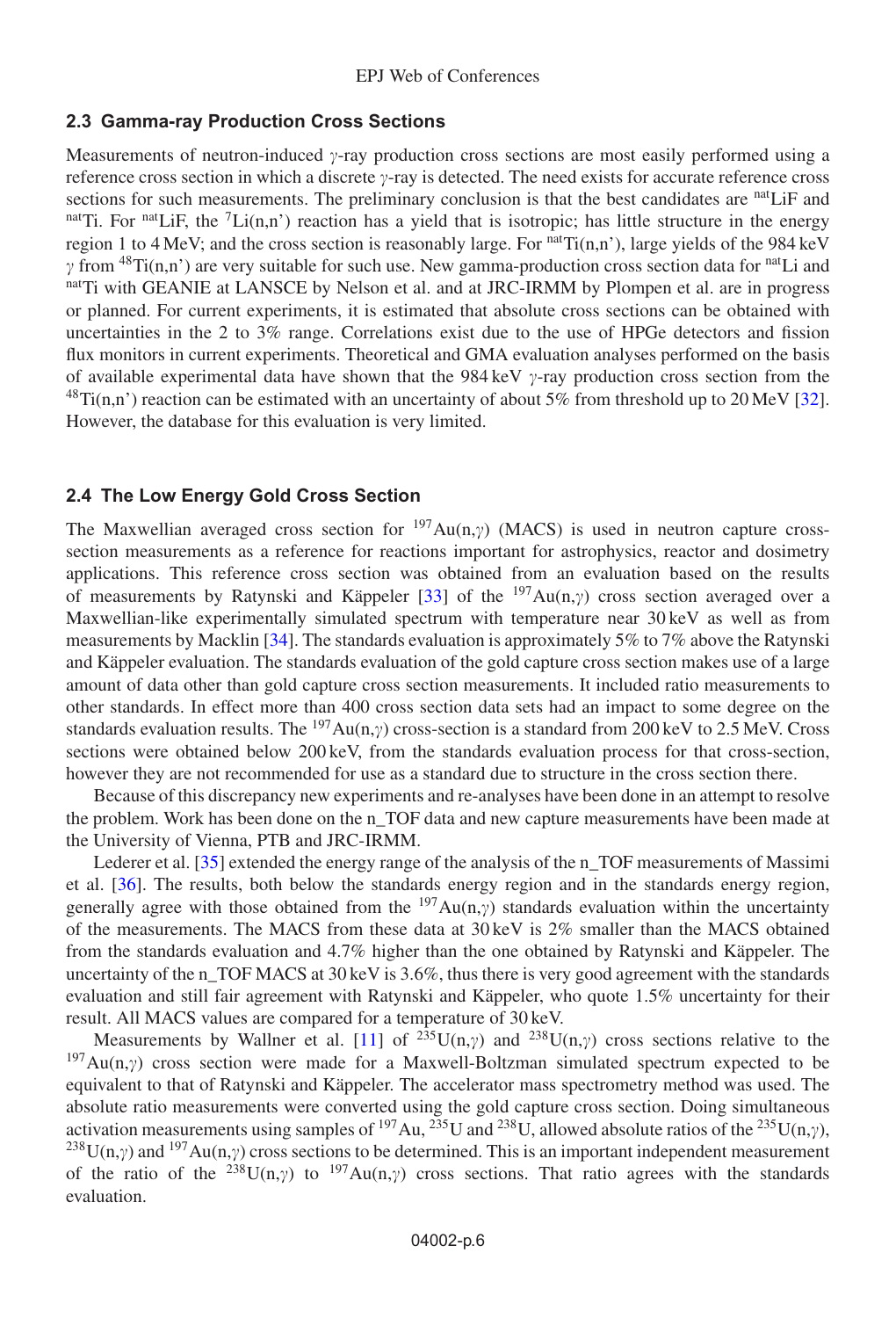<span id="page-6-0"></span>

**Figure 2.** Comparsion of several  $197\,\text{Au}(n,y)$  cross section measurements and evaluations. The recommended data are the present work below the standards energy region.

New measurements of the  $197Au(n,y)$  cross section were made by Massimi et al. [\[37\]](#page-8-7) at the GELINA facility. Large attention was paid to the measurements and analysis of the background, self-shielding and scattering corrections in this energy range. This led to a very small total measurement uncertainty of 1.5%. The result agreed with the standards evaluation to within 2%. Earlier work at the GELINA facility by Borella et al. [\[38\]](#page-8-8) are also in good agreement with the standards evaluation.

Figure [2](#page-6-0) shows a comparison of the ENDF/B-VII standard and the recommended results below the standards energy region with the Ratynski- Käppeler (and Macklin) evaluation and measurements by Borella and Lederer.

A spectrum averaged  $197Au(n,y)$  cross section measurement by Feinberg et al. [\[39](#page-8-9)] ] at JRC-IRMM is in good agreement with that calculated from the standards evaluation. It is about two standard deviations from the Ratynski and Käppeler value.

All these experiments agree with the standards evaluation.

Two measurements have been made of the the simulated Maxwellian spectrum used in the Ratynski and Käppeler measurements. Both experiments used neutrons from the  ${}^{7}Li(p,n)$  reaction for  $E_p = 1912 \text{ keV}$  (the same as that used by Ratynski and Käppeler). The spectrum measurements at PTB by Lederer et al. [\[40](#page-8-10)] are slightly softer, but have an effect of only 0.5% on the averaged Au cross section. A comparison with thick target yields calculated using the PINO [\[41](#page-8-11)] code and evaluated microscopic differential cross sections give good agreement with the results of this experiment. Independently, measurements of the neutron spectrum at JRC-IRMM by Feinberg et al. [\[39\]](#page-8-9) showed good agreement with the findings of Ratynski and Käppeler and of Lederer et al. [\[40](#page-8-10)]. These experiments indicate the discrepancy is not a result of the neutron spectrum.

## **2.5 Bi(n,f)**

The  $^{209}$ Bi(n,f) reaction has been suggested as a reference cross section [\[42](#page-8-12), [43\]](#page-8-13). Such data are useful for dosimetry and the development of accelerator-driven systems. This cross section may be a useful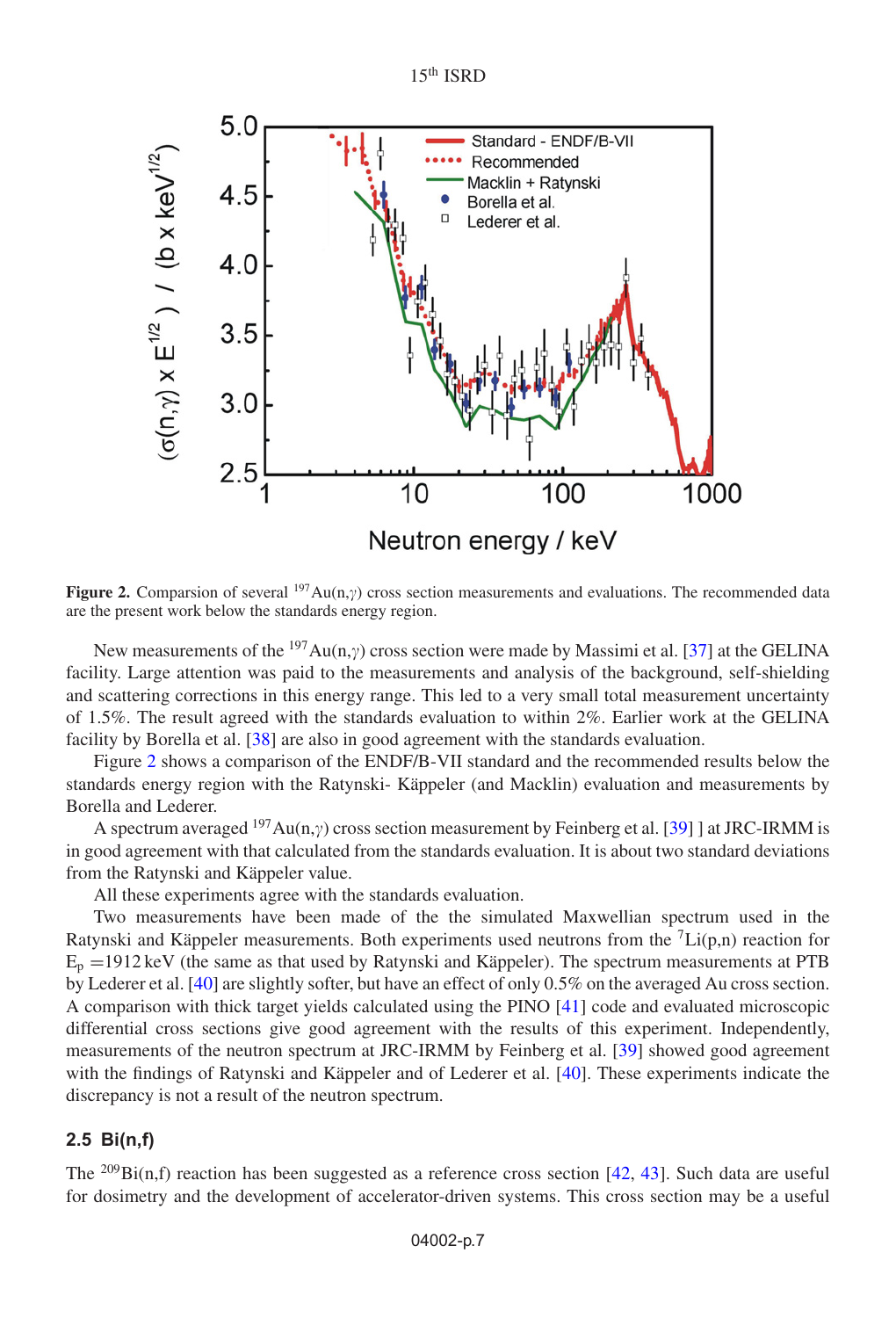reference in the neutron energy region above 50 MeV since the excitation function has a threshold of about 25 MeV which eliminates the influence of low energy neutrons.

Relying on several measurements performed before 1997, an evaluation [\[43](#page-8-13)] of the reference cross sections for <sup>209</sup>Bi (n,f) reaction from 21 to 1000 MeV has been done with assigned uncertainties of 50% at neutron energies from 20 to 40 MeV, 13–10% from 40 to 160 MeV and about 30% above 169 MeV. More recent measurements have been performed up to 173 MeV at Uppsala [\[44](#page-8-14)], up to 196 MeV at Gatchina [\[45,](#page-8-15) [46\]](#page-8-16), up to 150 MeV in Louvain [\[47\]](#page-8-17) and up 1000 MeV in CERN [\[48](#page-8-18)]. These new experimental results make it reasonable to consider a new evaluation. Simakov, at the IAEA, will review the available experimental data and consider a new evaluation using GMA.

## **3. Conclusions**

Standards are being evaluated for use in new data libraries. The cross sections and prompt neutron spectra being obtained in this work will generally be useful also to the dosimetry community.

#### <span id="page-7-0"></span>**References**

- [1] A.D. Carlson et al., *Nucl. Data Sheets* **100**, 3215 (2009)
- <span id="page-7-1"></span>[2] A.D. Carlson, et al., J. ASTM Intl., **9**, No. 4. doi: 10.1520/JAI104095 (2012)
- <span id="page-7-2"></span>[3] B.H. Daub et al., *Phys. Rev*. **C87**, 014005 (2013)
- <span id="page-7-3"></span>[4] N.V. Kornilov et al., *Nucl. Data Sheets* **119**, 413 (2014)
- <span id="page-7-4"></span>[5] A. Yue et al., *Bull. Am. Phys. Soc*. DNP. CE. 7 (2010)
- <span id="page-7-5"></span>[6] R. Bevilacqua et al., *Nucl. Data Sheets* **119**, 104 (2014)
- <span id="page-7-6"></span>[7] T.N. Massey et al., *Nucl. Data Sheets* **119**, 107 (2014)
- <span id="page-7-7"></span>[8] O. Gritzay et al., Proceedings of the 4th International Conference "Current Problems in Nuclear Physics and Atomic Energy," Kiev Russia, http://www.kinr.kiev.ua/NPAE-Kyiv2012/ 439 (2008)
- [9] L. Canton et al., *Nuc. Phys*. **A790**, 251 (2007)
- <span id="page-7-9"></span><span id="page-7-8"></span>[10] T.T. Anh et al., accepted for publication in *Nucl. Data Sheets*
- <span id="page-7-10"></span>[11] A. Wallner et al., *Phys. Rev. Lett.* **112**, 192501 (2014)
- <span id="page-7-11"></span>[12] C. Lampoudis et al., *Nucl. Data Sheets* **119**, 14 (2014)
- <span id="page-7-12"></span>[13] F. Mingrone et al., *Nucl. Data Sheets* **119**, 18 (2014)
- <span id="page-7-13"></span>[14] T. Wright et al., *Nucl. Data Sheets* **119**, 26 (2014)
- <span id="page-7-14"></span>[15] J.L. Ullmann et al. *Phys. Rev.* **C89**, 034603 (2014)
- <span id="page-7-15"></span>[16] M. Calviani, et al., private communication
- <span id="page-7-16"></span>[17] Z. Miller and M. Kovash, private communication
- <span id="page-7-17"></span>[18] F. Tovesson and T.S. Hill, *Nucl. Sci. Eng*. **165**, 224 (2010)
- <span id="page-7-18"></span>[19] V.G. Pronyaev, A.D. Carlson and R. Capote Noy, IAEA Report INDC(NDS)-0641 (2013)
- <span id="page-7-19"></span>[20] W. Mannhart in http://www-nds.iaea.org/standards-cm-oct-2008/6.PDF
- <span id="page-7-20"></span>[21] N.V. Kornilov et al., *Nucl. Sci. Eng.* **165**, 117 (2010)
- <span id="page-7-21"></span>[22] A.S. Vorobyev et al., "EFNUDAT Workshop Measurements and Models of Nuclear Reactions," EPJ Web of Conferences 8, 03004, Paris (2010)
- <span id="page-7-22"></span>[23] B.I. Starostov et al., *Nejtronnaja Fizikaf* **2**, 285 (1983), EXFOR 40871, 40872, 40873 (1984)
- <span id="page-7-23"></span>[24] Y.J. Chen, IAEA Report INDC(NDS)-0608 (2014)
- <span id="page-7-24"></span>[25] M. Rising et al., *Nucl. Sci. Eng*. **175**, 81 (2013)
- <span id="page-7-25"></span>[26] D.G. Madland and J.R. Nix, *Nucl. Sci. Eng.* **81**, 213 (1982)
- <span id="page-7-26"></span>[27] P. Talou et al., *Phys. Rev.* **C83**, 064612 (2011)
- <span id="page-7-27"></span>[28] R. Vogt et al. *Phys. Rev.* **C80**, 044611 (2009)
- <span id="page-7-28"></span>[29] O. Litaize and O. Serot, *Phys. Rev.* **C82**, 054616 (2010)